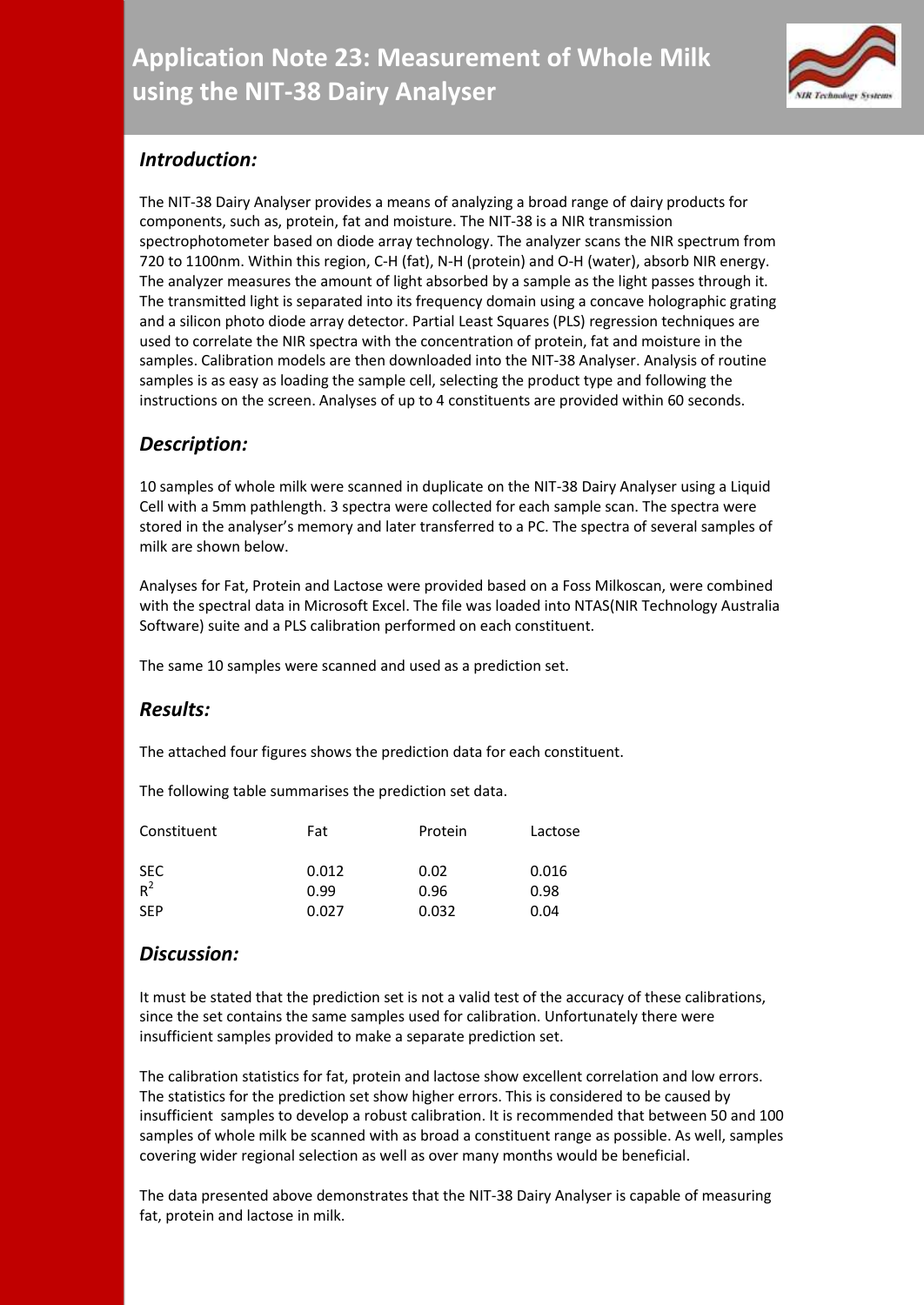

#### Milk Spectra



Milk Fat Prediction